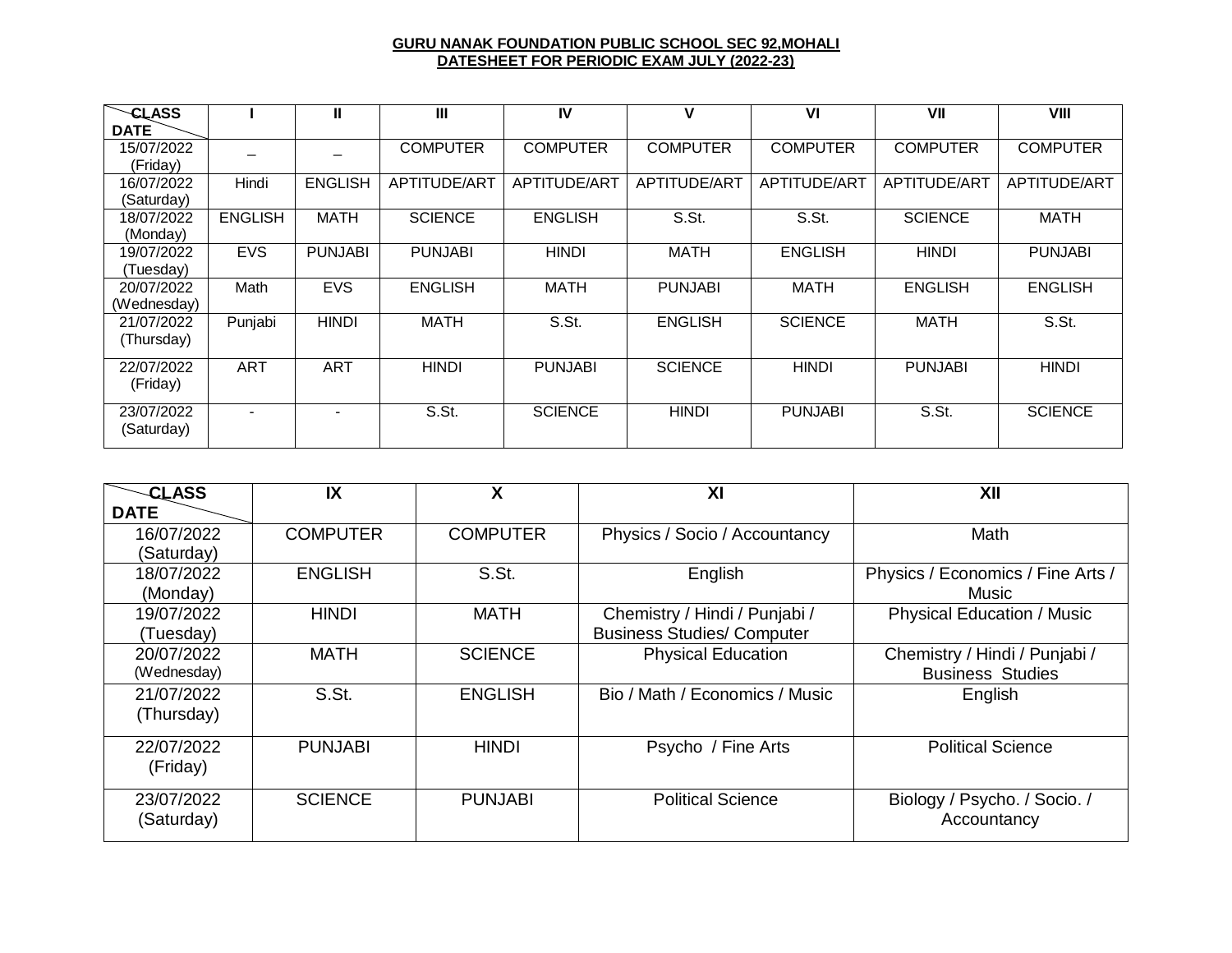## **GURU NANAK FOUNDATION PUBLIC SCHOOL SEC 92,MOHALI DATESHEET FOR HALF YEARLY ASSESSMENT (2022-23)**

| <b>CLASS</b> |                | Ш              | Ш               | IV              | V               | V <sub>l</sub>  | VII             | VIII            |
|--------------|----------------|----------------|-----------------|-----------------|-----------------|-----------------|-----------------|-----------------|
| <b>DATE</b>  |                |                |                 |                 |                 |                 |                 |                 |
| 09/09/2022   |                |                | <b>APTITUDE</b> | <b>APTITUDE</b> | <b>APTITUDE</b> | <b>APTITUDE</b> | <b>APTITUDE</b> | <b>APTITUDE</b> |
| (Friday)     |                |                |                 |                 |                 |                 |                 |                 |
| 10/09/2022   | <b>ART</b>     | <b>ART</b>     | <b>COMP/ART</b> | COMP/ART        | <b>COMP/ART</b> | <b>COMP/ART</b> | <b>COMP/ART</b> | <b>COMP/ART</b> |
| (Saturday)   |                |                |                 |                 |                 |                 |                 |                 |
| 12/09/2022   | <b>ENGLISH</b> | <b>MATH</b>    | <b>ENGLISH</b>  | S.St.           | <b>SCIENCE</b>  | <b>ENGLISH</b>  | <b>MATH</b>     | S.S.t.          |
| (Monday)     |                |                |                 |                 |                 |                 |                 |                 |
| 14/09/2022   | <b>EVS</b>     | <b>PUNJABI</b> | <b>HINDI</b>    | <b>MATH</b>     | <b>PUNJABI</b>  | <b>HINDI</b>    | S.St.           | <b>PUNJABI</b>  |
| (Wednesday)  |                |                |                 |                 |                 |                 |                 |                 |
| 16/09/2022   | <b>HINDI</b>   | <b>EVS</b>     | <b>PUNJABI</b>  | <b>HINDI</b>    | <b>ENGLISH</b>  | <b>SCIENCE</b>  | <b>PUNJABI</b>  | <b>HINDI</b>    |
| (Friday)     |                |                |                 |                 |                 |                 |                 |                 |
| 19/09/2022   | <b>PUNJABI</b> | <b>HINDI</b>   | <b>SCIENCE</b>  | <b>ENGLISH</b>  | <b>MATH</b>     | <b>MATH</b>     | <b>SCIENCE</b>  | <b>ENGLISH</b>  |
| (Monday)     |                |                |                 |                 |                 |                 |                 |                 |
| 21/09/2022   | <b>MATH</b>    | <b>ENGLISH</b> | <b>MATH</b>     | <b>SCIENCE</b>  | S.St.           | S.St.           | <b>ENGLISH</b>  | <b>MATH</b>     |
| (Wednesday)  |                |                |                 |                 |                 |                 |                 |                 |
| 23/09/2022   |                |                | S.St.           | <b>PUNJABI</b>  | <b>HINDI</b>    | <b>PUNJABI</b>  | <b>HINDI</b>    | <b>SCIENCE</b>  |
| (Friday)     |                |                |                 |                 |                 |                 |                 |                 |
|              |                |                |                 |                 |                 |                 |                 |                 |

| <b>CLASS</b> | IX              | x               | XI                                     | XII                                      |
|--------------|-----------------|-----------------|----------------------------------------|------------------------------------------|
| <b>DATE</b>  |                 |                 |                                        |                                          |
| 10/09/2022   | <b>COMPUTER</b> | <b>COMPUTER</b> | Physics / Socio / Accountancy          | Math                                     |
| (Saturday)   |                 |                 |                                        |                                          |
| 12/09/2022   | <b>ENGLISH</b>  | S.St.           | English                                | Physics / Economics / Fine Arts / Music  |
| (Monday)     |                 |                 |                                        |                                          |
| 14/09/2022   | <b>HINDI</b>    | <b>MATH</b>     | Chemistry / Hindi / Punjabi / Business | <b>Physical Education / Music</b>        |
| (Wednesday)  |                 |                 | <b>Studies/Computer</b>                |                                          |
| 16/09/2022   | <b>MATH</b>     | <b>PUNJABI</b>  | <b>Physical Education</b>              | Chemistry / Hindi / Punjabi / Business   |
| (Friday)     |                 |                 |                                        | <b>Studies</b>                           |
| 19/09/2022   | S.St.           | <b>ENGLISH</b>  | Bio / Math / Economics / Music         | English                                  |
| (Monday)     |                 |                 |                                        |                                          |
| 21/09/2022   | <b>PUNJABI</b>  | <b>SCIENCE</b>  | Psycho / Fine Arts                     | <b>Political Science</b>                 |
| (Wednesday)  |                 |                 |                                        |                                          |
| 23/09/2022   | <b>SCIENCE</b>  | <b>HINDI</b>    | <b>Political Science</b>               | Biology / Psycho. / Socio. / Accountancy |
| (Friday)     |                 |                 |                                        |                                          |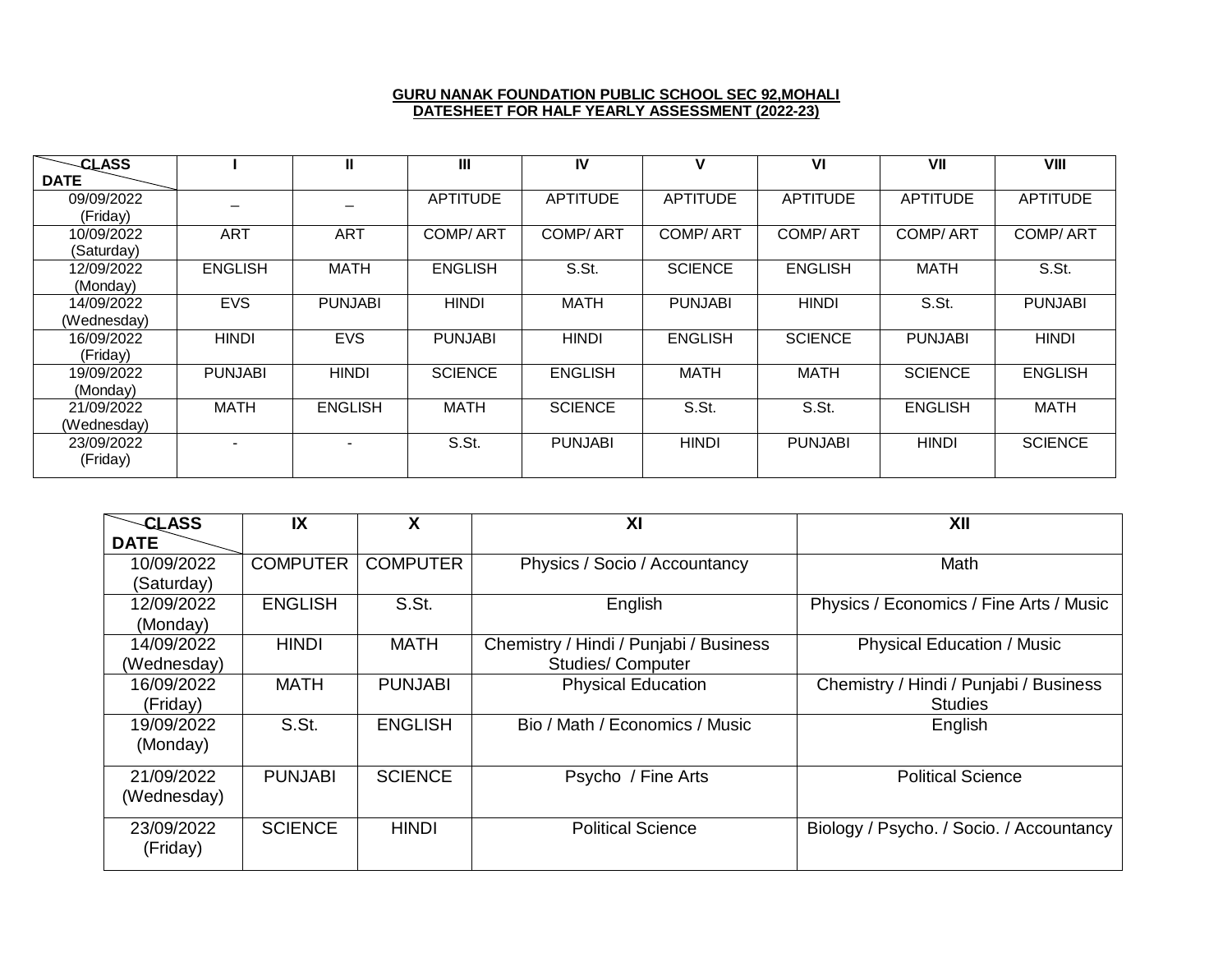## **GURU NANAK FOUNDATION PUBLIC SCHOOL SEC 92,MOHALI DATESHEET FOR PERIODIC EXAM DECEMBER (2022-23)**

| <b>CLASS</b> |                | Ш              | $\mathbf{III}$ | IV             | v              | VI             | VII            | VIII           |
|--------------|----------------|----------------|----------------|----------------|----------------|----------------|----------------|----------------|
| <b>DATE</b>  |                |                |                |                |                |                |                |                |
| 02/12/2022   |                |                | <b>COMP</b>    | <b>COMP</b>    | <b>COMP</b>    | <b>COMP</b>    | <b>COMP</b>    | <b>COMP</b>    |
| (Friday)     |                |                |                |                |                |                |                |                |
| 03/12/2022   | <b>ART</b>     | <b>ART</b>     | APTITUDE/ART   | APTITUDE/ART   | APTITUDE/ART   | APTITUDE/ART   | APTITUDE/ART   | APTITUDE/ART   |
| (Saturday)   |                |                |                |                |                |                |                |                |
| 05/12/2022   | <b>ENGLISH</b> | <b>EVS</b>     | <b>ENGLISH</b> | S.St.          | <b>SCIENCE</b> | S.St.          | <b>SCIENCE</b> | <b>MATH</b>    |
| (Monday)     |                |                |                |                |                |                |                |                |
| 06/12/2022   | <b>EVS</b>     | <b>MATH</b>    | S.St.          | <b>ENGLISH</b> | <b>PUNJABI</b> | <b>HINDI</b>   | S.St.          | <b>ENGLISH</b> |
| (Tuesdav)    |                |                |                |                |                |                |                |                |
| 07/12/2022   | <b>MATH</b>    | <b>PUNJABI</b> | <b>PUNJABI</b> | <b>HINDI</b>   | <b>ENGLISH</b> | <b>SCIENCE</b> | <b>PUNJABI</b> | <b>HINDI</b>   |
| (Wednesday)  |                |                |                |                |                |                |                |                |
| 08/12/2022   | <b>PUNJABI</b> | <b>HINDI</b>   | <b>HINDI</b>   | <b>PUNJABI</b> | <b>MATH</b>    | <b>ENGLISH</b> | <b>MATH</b>    | <b>SCIENCE</b> |
| (Thursday)   |                |                |                |                |                |                |                |                |
| 09/12/2022   | <b>HINDI</b>   | <b>ENGLISH</b> | <b>MATH</b>    | <b>MATH</b>    | S.St.          | <b>MATH</b>    | <b>ENGLISH</b> | <b>PUNJABI</b> |
| (Friday)     |                |                |                |                |                |                |                |                |
| 10/12/2022   |                |                | <b>SCIENCE</b> | <b>SCIENCE</b> | <b>HINDI</b>   | <b>PUNJABI</b> | <b>HINDI</b>   | S.St.          |
| (Saturday)   |                |                |                |                |                |                |                |                |
|              |                |                |                |                |                |                |                |                |

| <b>CLASS</b> | IX              | X               | XI                                     | XII                                      |
|--------------|-----------------|-----------------|----------------------------------------|------------------------------------------|
| <b>DATE</b>  |                 |                 |                                        |                                          |
| 03/12/2022   | <b>COMPUTER</b> | <b>COMPUTER</b> | Physics / Socio / Accountancy          | Math                                     |
| (Saturday)   |                 |                 |                                        |                                          |
| 05/12/2022   | <b>ENGLISH</b>  | S.St.           | English                                | Physics / Economics / Fine Arts / Music  |
| (Monday)     |                 |                 |                                        |                                          |
| 06/12/2022   | <b>HINDI</b>    | <b>MATH</b>     | Chemistry / Hindi / Punjabi / Business | <b>Physical Education / Music</b>        |
| (Tuesday)    |                 |                 | <b>Studies/Computer</b>                |                                          |
| 07/12/2022   | <b>MATH</b>     | <b>PUNJABI</b>  | <b>Physical Education</b>              | Chemistry / Hindi / Punjabi / Business   |
| (Wednesday)  |                 |                 |                                        | <b>Studies</b>                           |
| 08/12/2022   | S.St.           | <b>ENGLISH</b>  | Bio / Math / Economics / Music         | English                                  |
| (Thursday)   |                 |                 |                                        |                                          |
| 09/12/2022   | <b>PUNJABI</b>  | <b>SCIENCE</b>  | Psycho / Fine Arts                     | <b>Political Science</b>                 |
| (Friday)     |                 |                 |                                        |                                          |
| 10/12/2022   | <b>SCIENCE</b>  | <b>HINDI</b>    | <b>Political Science</b>               | Biology / Psycho. / Socio. / Accountancy |
| (Saturday)   |                 |                 |                                        |                                          |